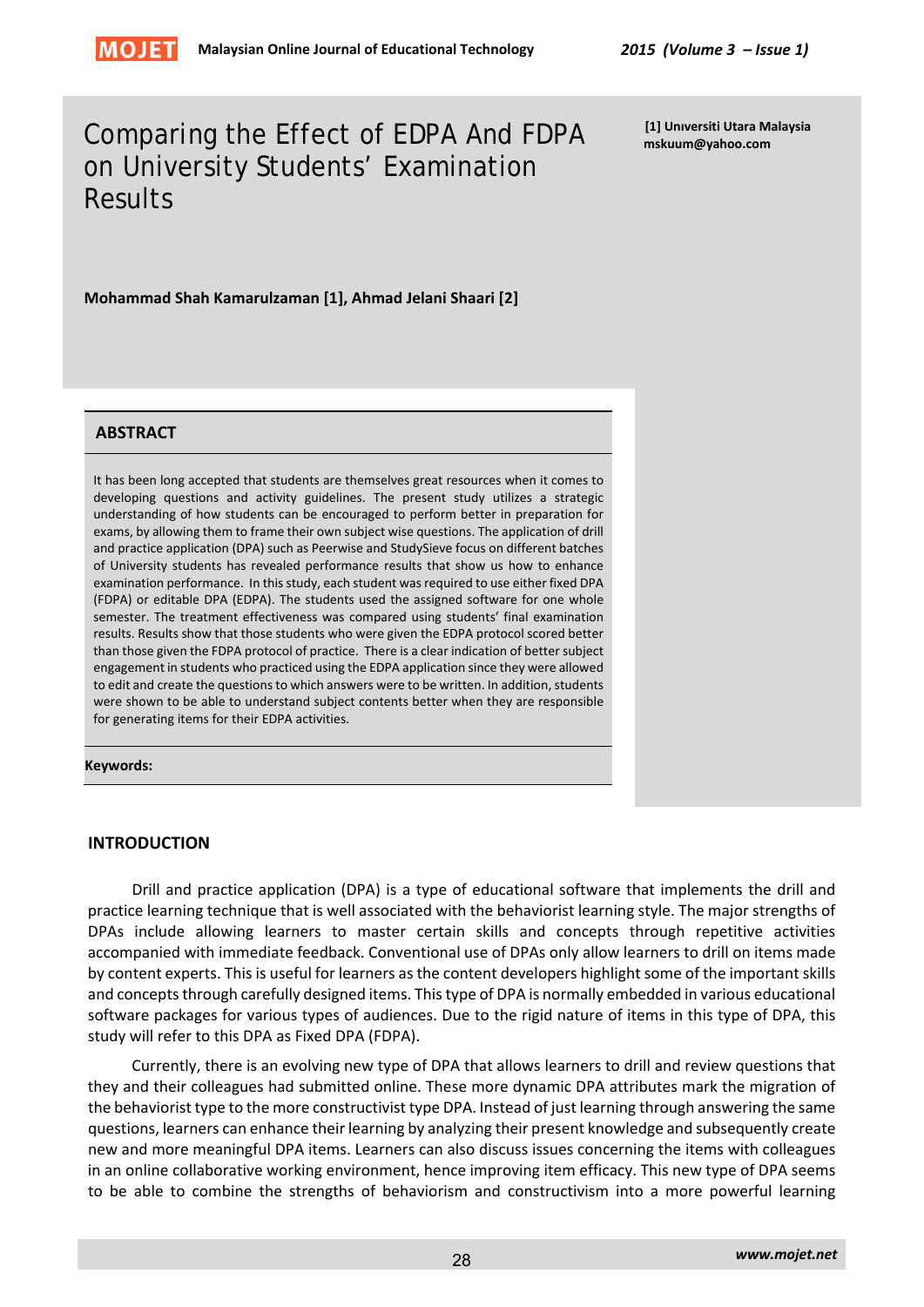package. In addition, this type of learning environment seem to incorporate and promote other beneficial learning concepts including self-regulated learning, problem-based learning, community of practice and lifelong learning (Denny, Hamer, Luxton‐Reilly & Purchase, 2008).

Several working examples of this new type of DPA have shown positive results on student learning. An example is PeerWise which is an online DPA that utilizes student generated multiple-choice questions (MCQ); it allows students to contribute MCQ items for access by peers (Denny, 2013; Denny et al., 2008). Denny et al. (2008) reported that students' examination performance increased not merely due to answering and posting MCQ items but mostly due to the prolonged active use of PeerWise as a whole. Recently, PeerWise implemented a badge rewarding system to increase student participation (Denny, 2013).

Another similar system known as StudySieve allows students to author free response type questions instead of just MCQs (Luxton‐Reilly, Denny, Plimmer, & Bertinshaw, 2011). Luxton‐Reilly et al. (2011) claimed that it is difficult to create MCQs that measure higher‐order thinking skills (HOTS) which is normally easier with essay type questions (Paul & Nosich, 2009). The Luxton-Reilly et al. (2011) survey report also showed that students feel that they learned better when using StudySieve especially when they engaged in reviewing each other's items.

Another system worth mentioning here is the Questions Sharing and Interactive Assignments (QSIA)(Barak & Rafaeli, 2004). Besides allowing students to contribute and review questions online like PeerWise and StudySieve, the QSIA also allows students to generate assignments which peers can complete either online or offline (Barak & Rafaeli, 2004). Barak and Rafaeli (2004) showed that students who contributed significantly in QSIA activities performed well in the examination compared to students who contributed less (p. 98).

At the moment, these operational DPAs are targeted at students in higher learning institutions. Since this type of DPA has item editing features, this study will refer to this type of DPA as the Editable DPA (EDPA). Studies on these EDPAs have shown that students perform well in examinations when they actively participate in the EDPA activities as a whole compared to students who participated less (Barak & Rafaeli, 2004; Denny et al., 2008).

Studies on DPAs have yet to compare the effectiveness of a DPA when the items were made by content experts and by the learners. In fact, it is difficult to find such related studies. Therefore, this study would like to take the initiative to determine which drill type (EDPA or FDPA) is best for student learning.

## **Purpose of Study**

**MOJET** 

The purpose of this study was to determine which is the best learning tool between EDPA and FDPA in helping students obtain better final examination results. The research question was: Is there a significant difference on final examination scores between EDPA and FDPA treatment groups?

## **LITERATURE REVIEW**

## **Improving Knowledge Retention and Skills Through Drills**

Starting from physical exercises to professionally important skills, drills are known to be effective in promoting knowledge retention and skills. Studies have shown that when students were not subjected to continuous lectures and were stopped in between classes and asked to note their questions, they came up with new perspectives to the subject and also performed better in exams (Chin, 2001). Different teachers have been using this technique in different ways (Luik, 2007), and achieving the same result. This is actually an extension of the basic teaching principle which asks teachers to encourage doubts and questions from students after every new concept is introduced into the class.

## **Learning Through Questioning**

The act of questioning lays the foundation for learning. Great scientists and thinkers have used questioning to develop their thoughts and discoveries (Boud, 1995). When this is encouraged amongst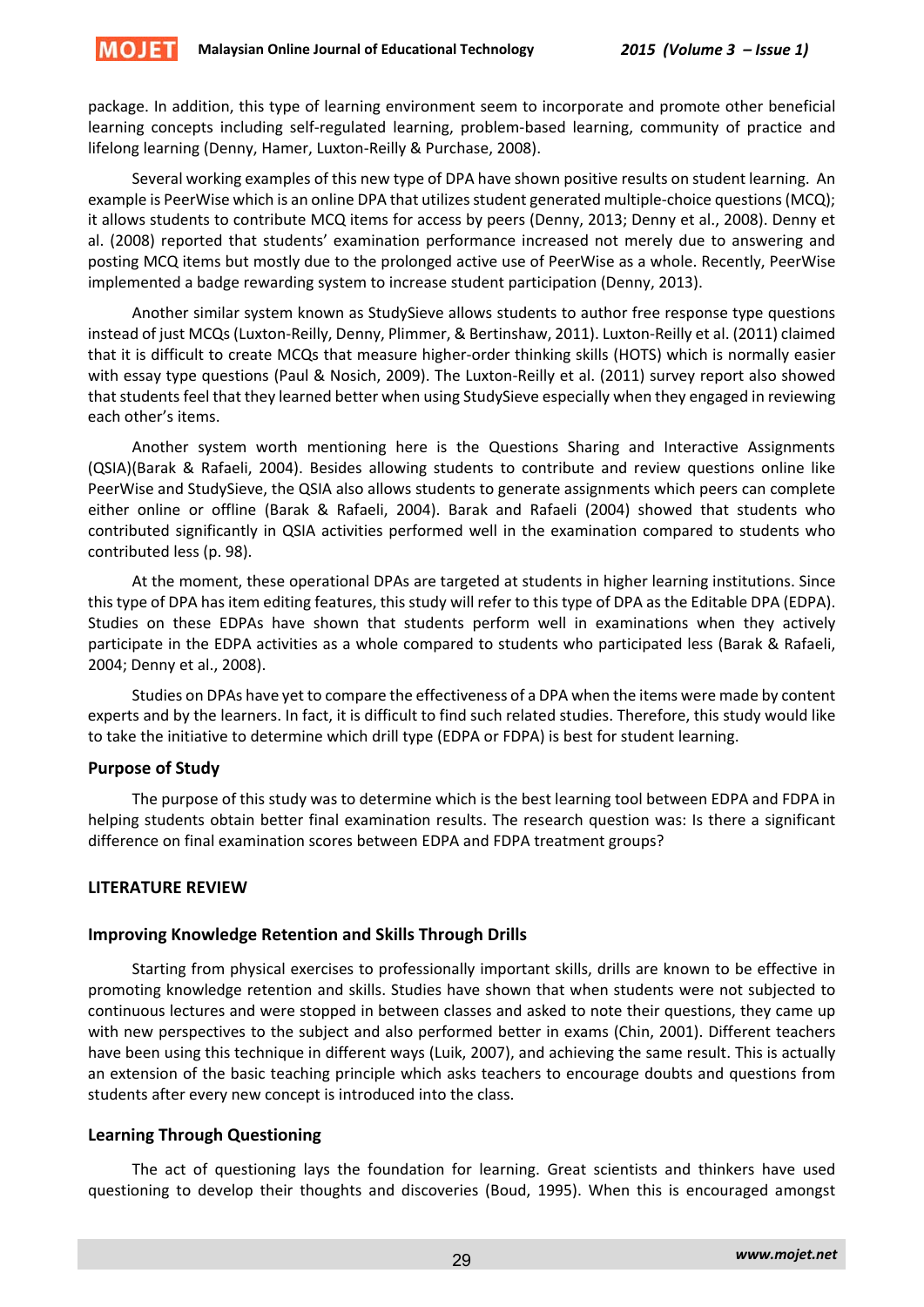

university students, their learning becomes an active process. There is no doubt that students learn better through questioning. This makes students change from passive to active learners, and enable them to reason out questions which they would have found hard to answer otherwise (Chin, 2001).

## **Self‐assessment**

Self‐assessment is important in promoting self‐regulation to improve learning. This has been shown in the works of Alfke (1974) and Jelly (1985), who showed that while getting them to question was easy, watching students start self analyzing the answers they received was a rare occurrence. To bring them to the self-assessment mode, one needs to actively engage them in assessing answers received to their questions. In separate studies by **Barak and Rafaeli (2004),** we see that peer assessment becomes an interesting process for such students, which leads to self‐assessment and improved learning (p. 88).

## **Integrating with Computing Technology**

Computers can provide instantaneous feedback that can lessen the trouble for students flipping between the question and answer pages of a book. Computer drill and practice applications thus should be more useful than the conventional pen and paper drill and practice activities (Yu, 2009). Also, online discussions regarding the quality or difficulty level of the question, when fed in by peers who answer the questions, is effective in bringing about a growth of understanding in the subjects of the question papers.

Many drill and practice applications are available in the market both for free and commercially available. Many DPAs seem not to be effective but some have shown good prospects with systems like PeerWise. Students have enjoyed the use of PeerWise and have developed better understanding of their subjects through it (Denny et al., 2008).

## **DESIGN OF THE STUDY**

With the growing need to upgrade university education and assessment protocols to suit the speed and habits of Gen Y, we tried an experiment comparing examination performance of university students after using the DPAs. The EDPA version allowed the students to edit the questions while the FDPA version had fixed questions pre-set by the lecturer. The data were collected from the students' final examination performances. The stability of a thorough quantitative approach is relied upon in reaching the deductions shared at the end of this study.

## **Sample of study**

The sample consisted of 151 students from two classes of the Cognitive Sciences and Ethics course taught by the same lecturer in Universiti Utara Malaysia. The students were from different semesters ranging from semester two to semester eight and enrolled in various programs such as Business Studies and Computing. They were required to participate for the entire duration of the semester from September 2013 to December 2013.

## **Treatment materials**

Students were given either one of the two versions of KAJI – an offline Windows based computer drill and practice application (DPA) using free‐type response items built by the researcher. The first version is the Editable DPA (EDPA) while the second version is the Fixed DPA (FDPA).

The main differences between EDPA and FDPA are the ability to edit items and the availability of pre‐ inserted items for drill and practice. EDPA has the ability to add and edit items through its own Question Manager (Figure 1). EDPA had no pre‐inserted items. The items in Figure 1 are in the Malay language.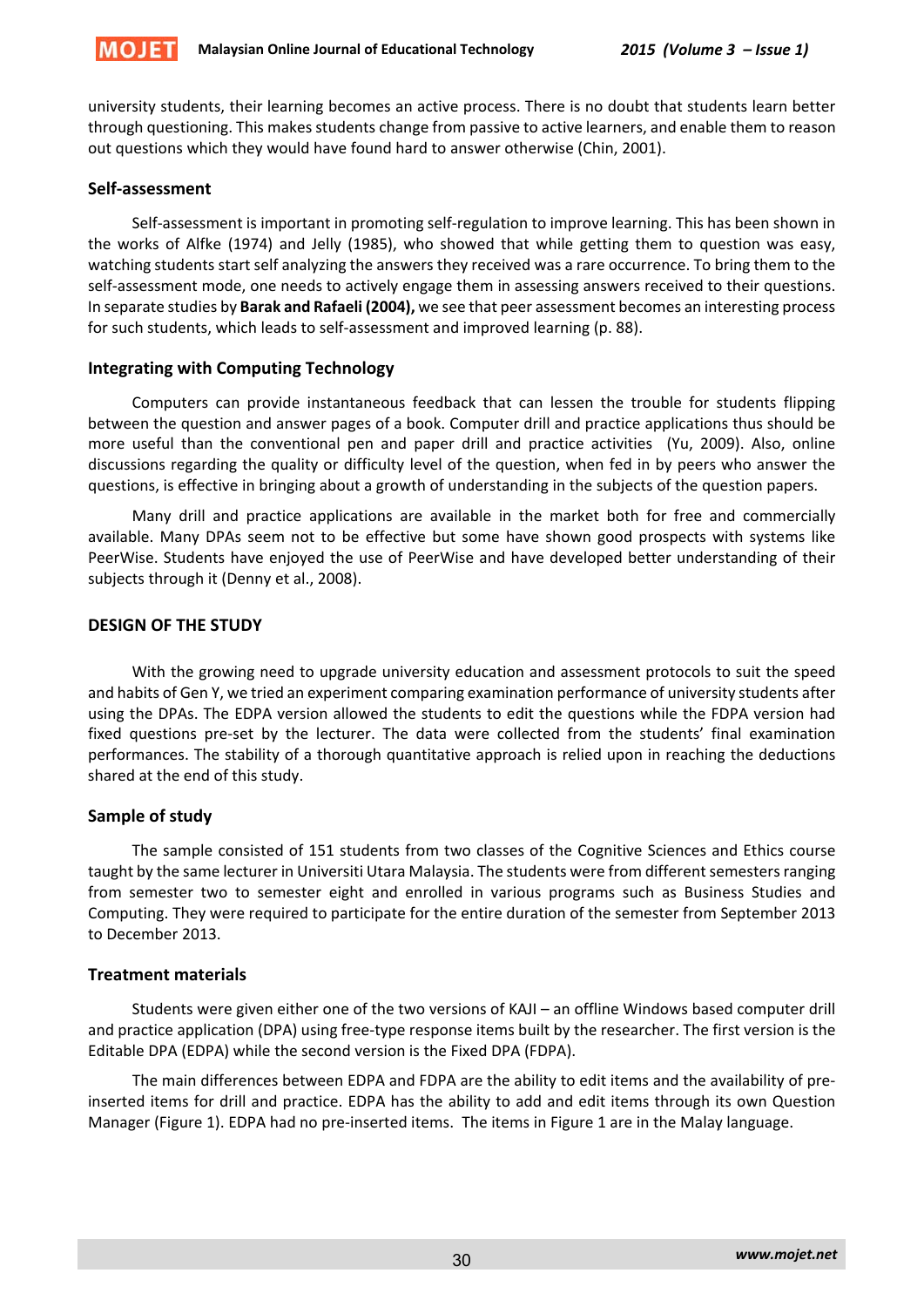

|                                  |                                                                                                                                                                                                                                                                                                                                       |                                                                                                                                                                                                                                                                                                                                                                 | <b>Duration</b> |  |
|----------------------------------|---------------------------------------------------------------------------------------------------------------------------------------------------------------------------------------------------------------------------------------------------------------------------------------------------------------------------------------|-----------------------------------------------------------------------------------------------------------------------------------------------------------------------------------------------------------------------------------------------------------------------------------------------------------------------------------------------------------------|-----------------|--|
| No                               | <b>Question</b>                                                                                                                                                                                                                                                                                                                       | <b>Answer</b>                                                                                                                                                                                                                                                                                                                                                   |                 |  |
| $\mathbf{1}$<br>3<br>4<br>5<br>6 | Falsafah berkisar tentang tiga ilmu hakikat utama ia 1. Hakikat alam<br>Berikan pengertian falsafah menurut 1) Kamus Dew<br>Berikan pengertian pemikiran<br>Berikan pengertian etika<br>Apakah perbezaan antara moral dan etika?<br>Apakah hubungan antara falsafah, pemikiran dan<br>Terangkan dengan ringkas berkenaan falsafah dan | Kamus Dewan mengatakan falsafah merupakan pengetahua 6<br>Pemikiran bermaksud menggunakan akal untuk membuat a 1<br>Ukuran atau piawaian yang digunakan untuk membezakan<br>Etika lebih bersifat teori yang masih boleh dipertikaikan, ma<br>Manusia menggunakan akal untuk berfikir tentang persoala<br>a)Berpendapat etika merupakan suatu falsafah untuk men |                 |  |

#### *Figure 1.* **KAJI's Question Manager available only for the EDPA version.**

FDPA had no Question Manager to add or edit items but it has pre‐inserted items for drill. This means that students treated with EDPA will need to generate items for their drills whereas FDPA students only need to drill on items already available in the application. A screenshot of a drill session is shown in Figure 2.

| K Quiz    |                                                                                                                                                                                                                                                                                                                           |
|-----------|---------------------------------------------------------------------------------------------------------------------------------------------------------------------------------------------------------------------------------------------------------------------------------------------------------------------------|
|           | Course: SGDN1043 Sains Pemikiran dan Etika                                                                                                                                                                                                                                                                                |
|           | Topic: Pengenalan Falsafah, Pemikiran dan Etika                                                                                                                                                                                                                                                                           |
|           | Time left: 9 minutes 36 seconds                                                                                                                                                                                                                                                                                           |
|           | No: 2/5                                                                                                                                                                                                                                                                                                                   |
| Question: | Apakah hubungan antara falsafah, pemikiran dan etika?                                                                                                                                                                                                                                                                     |
| Answer:   | Pemikiran adalah penggunaan akal untuk berfikir tentang persoalan kehidupan manusia.<br>Sekiranya pemikiran itu dilakukan dengan sistematik, maka pemikiran itu telah menjadi<br>pemikiran falsafah. Sekiranya pemikiran falsafah itu mempengaruhi perlakuan seseorang<br>maka perkara itu telah menjadi pemikiran etika. |
|           | Previous<br>Next                                                                                                                                                                                                                                                                                                          |

## *Figure 2.* **A drill session in KAJI.**

The author used self developed applications was firstly to minimize extraneous variables that could affect results of study due to the use of different applications and secondly, self‐developed applications would be more feasible to be maintained. The author opted for offline because many students lack a stable Internet connection in their rooms. In addition, KAJI can be installed using a copy and paste technique; thus it does not need any installers which will make it fixed to a single computer. KAJI can also be easily run from a pen drive or a different computer altogether.

## **Assessment Material**

The study used the final examination results as the measurement of EDPA and FDPA effectiveness. Based on information from the lecturer, items were in the form of multiple choice questions (MCQs) and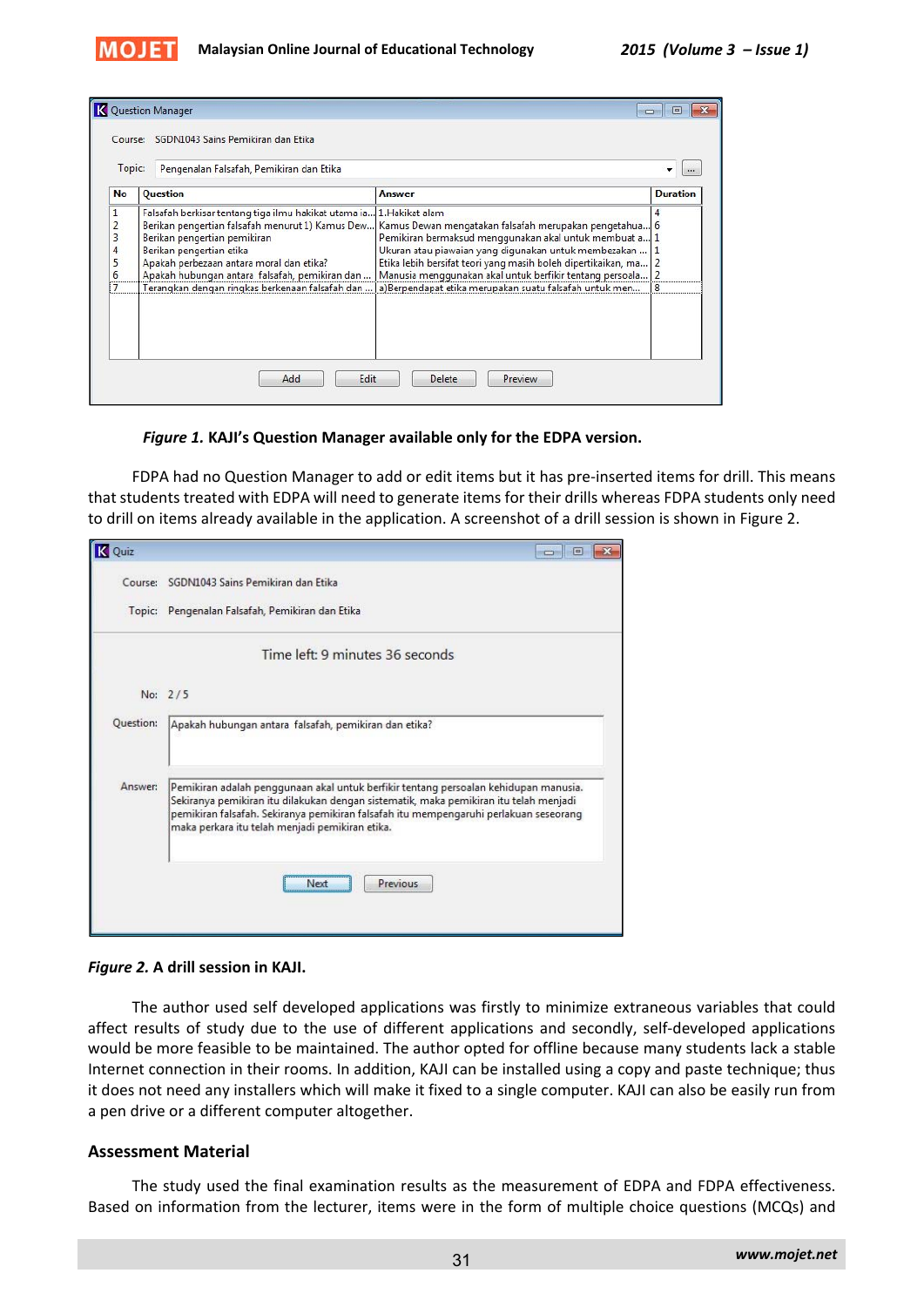

were tested for validity and reliability. However, the information regarding the items was confidential as the items were difficult to develop and would be used in the near future.

# **Experimental Procedure and Data collection**

During the first class after the Add and Drop week, students were given a homogeneity test to ensure their level of knowledge on the subject matter was similar. The test items used were past examination items and thus were tested in terms of validity and reliability. The information regarding the items were concealed as the items had the same importance as the incoming final examination items. An independent groups *t*‐ test was used to get the Levene's test probability value to test for homogeneity. The Levene's test indicated that the students' scores were homogenous ( $F = 1.79$ ,  $p > .05$ ). Students were then given KAJI and were briefed by their lecturer on how to use it during the first week of the semester. Class A was given EDPA while Class B was given FDPA. EDPA students must ensure that most of the important facts for each topic are covered through their items.

Students were required to submit a report every week to prove that they have used KAJI at least twice a week. The report contains information about the items' details including how many times and when was the last time an item was attempted. The data collection process ended once the students' final reports and the final examination scores were collected from the lecturer.

## **Data analysis**

Two groups of students from the same course were treated with two different version of DPAs. The treatment effect wastested using the students' examination scores. In other words, this experiment involved a set of scores that were collected from two different groups of participants coming from the same population. Therefore, the independent‐groups *t*‐test was chosen as the preferred method for data analysis to compare the differences of final examination scores between FDPA and EDPA conditions (see Coakes, Steed, & Ong, 2010). SPSS version 15 was used to perform the *t*-test calculations. The study used a 95% confidence intervals (CI) for the mean difference.

## **RESULTS AND DISCUSSIONS**

The results as in Table 1 show that there was a statistically significant difference in the examination scores for FDPA (M = 54.89, *SD* = 5.68) and EDPA (M = 56.92, *SD* = 5.87) conditions; *t* (149) = ‐2.15, *p* < .05. This means that based on the statistics, students who studied using EDPA had better scores in their final examination compared to students who used FDPA.

| <b>Type of DPA</b> |    | Mean  | SD   |         | df  | Sig.    |
|--------------------|----|-------|------|---------|-----|---------|
| FDPA               | 76 | 54.89 | 5.68 | $-2.15$ | 149 | $.033*$ |
| <b>EDPA</b>        | 75 | 56.92 | 5.87 |         |     |         |
| $*_{n}$            |    |       |      |         |     |         |

## **Table 1 T‐test Results for Comparing the Effect of EDPA and FDPA on Students' Examination Scores**

\**p* < .05

There is still a possibility that students in the EDPA group may have been initially better than the FDPA group before the treatments were given. This argument is based on the fact that although both groups were shown to be initially homogenous at the knowledge level, the individual learning capabilities of each student could not be determined. Thus, this study can only assume that the learning capacity of all students involved were also homogenous.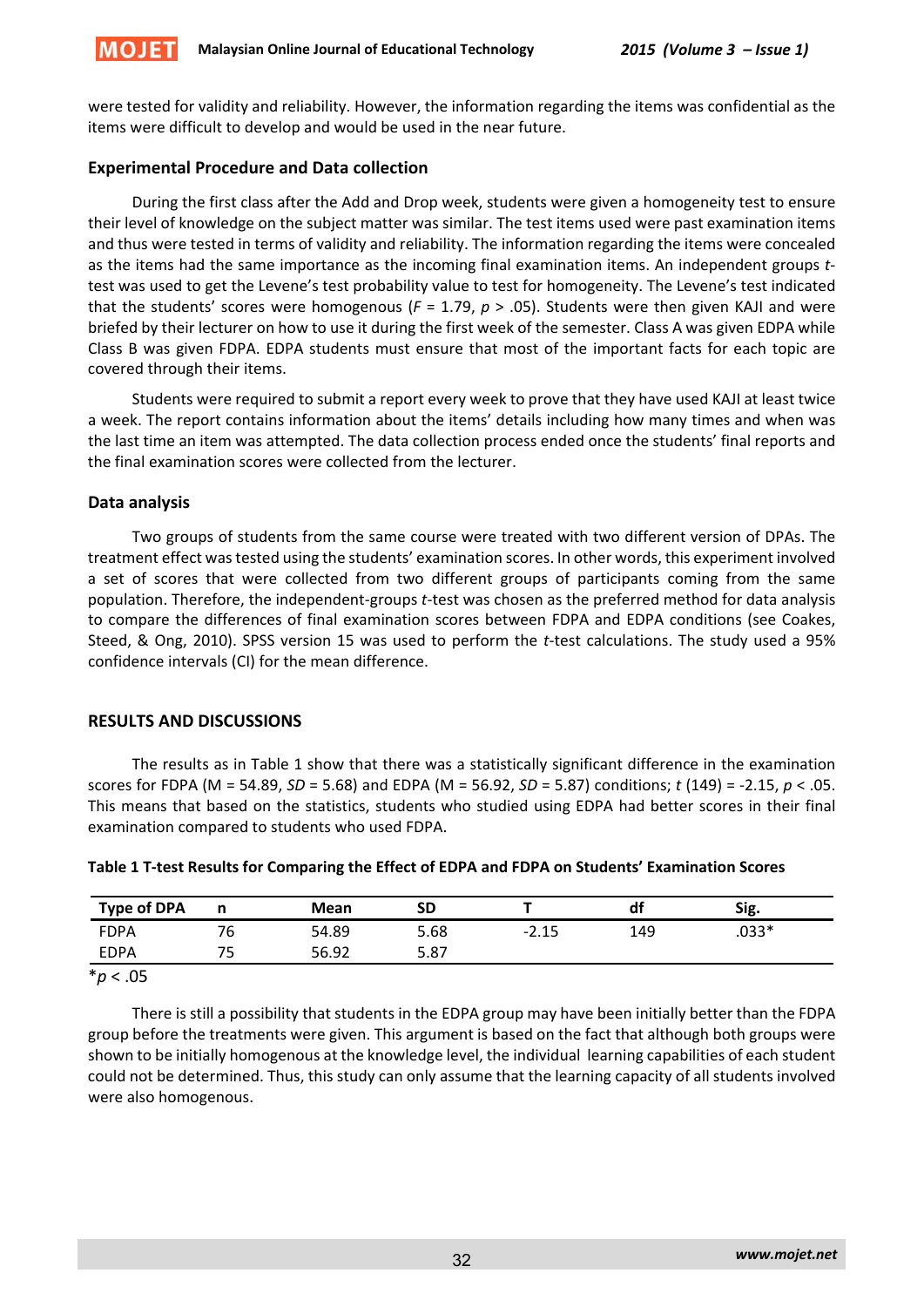

#### **CONCLUSIONS AND RECOMMENDATIONS**

Regardless of how hard the question paper was in the final examination, students who had used EDPA scored better than students who had used FDPA. This brings to the fore a very significant factor in active learning protocols used in universities till date. Students have the ability to innovate and improvise upon what is provided to them and when they do so, they are more inclined to understanding the subject better and helping each other understand it in a better way. With mutual help and better interaction, not just individual students (Zohar & Dori, 2003), but the entire group who attend to the sessions, benefit from the discussions and the whole class performs well (Williams, 1992). The performance indicates that FDPA protocols are similar to the print Question Answer exercises, although the level of engagement is higher. Therefore, EDPA is a more suitable form of DPA for the future which can be suggested to universities and colleges, and emulated with application software like StudySieve (Luxton‐Reilly et al., 2011). After this study, it is also safe to say that KAJI can also be utilized in universities at mass level applications. This study would like to attempt a similar experiment in the future making changes only to the EDPA by providing it with pre‐ inserted items similar to those provided in the FDPA.

## **REFERENCES**

- Alfke, D. (1974). Asking operational questions: A basic skill for science inquiry. *Science and Children, 11,* 18‐ 19.
- Barak, M., & Rafaeli, S. (2004). On‐line question posing and peer‐assessment as means for web‐based knowledge sharing in learning. *International Journal of Human‐Computer Studies, 61*(1), 84‐103.
- Boud, D. (1995). *Enhancing learning through self assessment*. London: Kogan Page.
- Chin, C. (2001). Learning in science: What do students' questions tell us about their thinking? *Education Journal, 29*(2), 85‐103.
- Coakes, S. J., Steed, L., & Ong, C. (2010). *SPSS version 17.0 for Windows: Analysis without anguish*. Queensland, Australia: Wiley.
- Denny, P. (2013). *The effect of virtual achievements on student engagement*. Paper presented at the CHI 2013. Retrieved from http://130.216.33.163/courses/compsci747s2c/lectures/paul/p763‐denny.pdf
- Denny, P., Hamer, J., Luxton‐Reilly, A., & Purchase, H. (2008). *PeerWise*. Paper presented at the Koli Calling '08.
- Jelly, S. (1985). Helping children raise questions and answering them. In W. Harlen (Ed.), *Primary science: Taking the plunge* (pp. 47‐57). London: Heinemann.
- Luik, P. (2007). Characteristics of drills related to development of skills. *Journal of Computer Assisted Learning, 23*, 56‐68.
- Luxton‐Reilly, A., Denny, P., Plimmer, B., & Bertinshaw, D. (2011). *Supporting student‐generated free‐ response questions.* Paper presented at the ITiCSE '11, Darmstadt, Germany.